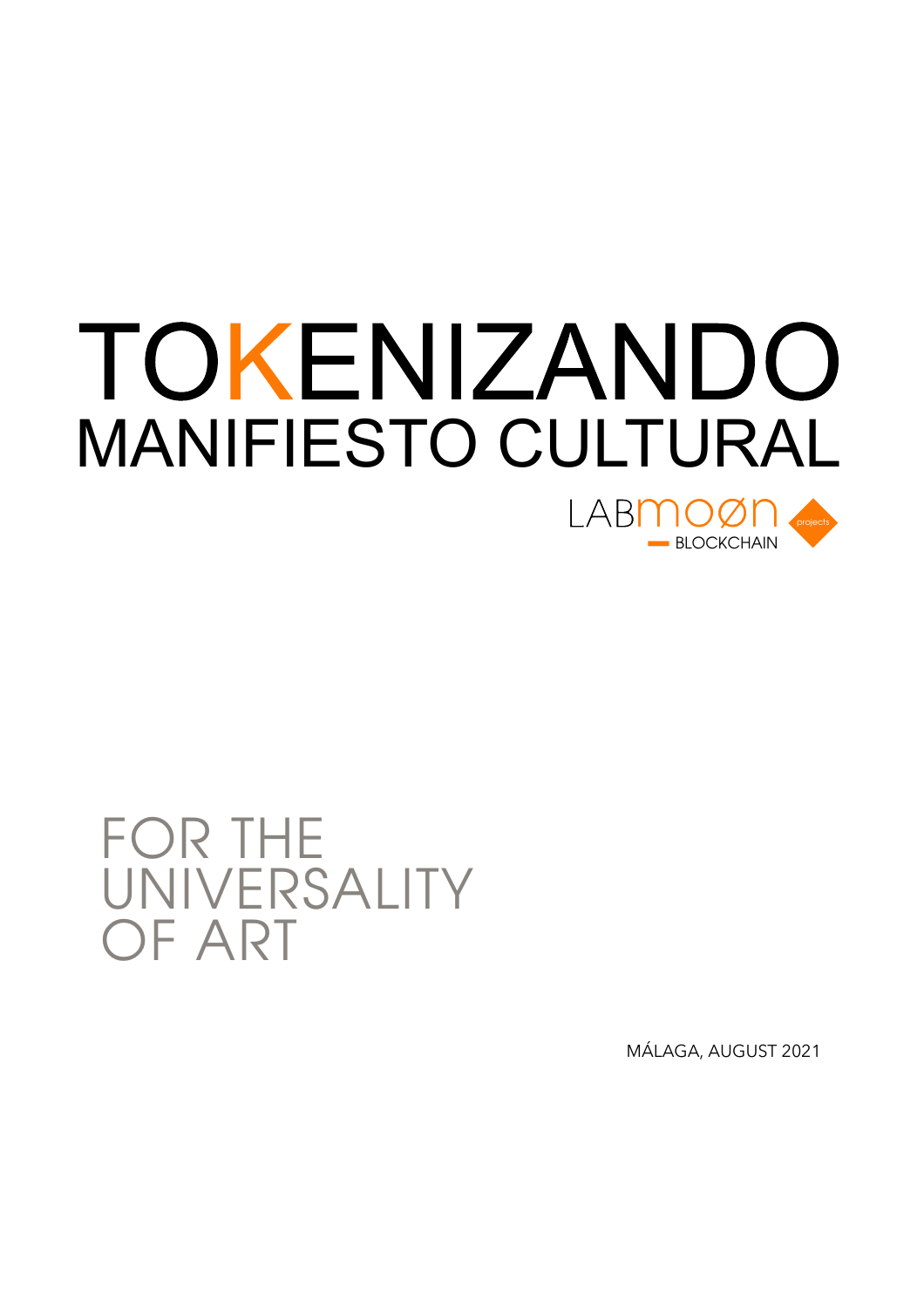## **CULTURE MANIFESTO 'TOKENIZING'**

Tokenizing is a nonprofit, sociocultural movement derived from the initiative from the consulting firm specializing in crypto art KRIPTIE'S, as a **promoter of projects for artistic-cultural innovation and dissemination around digitization and the NFT space**, aimed at students, creators, collectors, companies, public institutions, and society, in general.

Global society has made significant progress in its digitization process in recent years, accelerated because of COVID-19. Technology, norms, and forms of this new digital society were already among us —three decades ago, we announced the new Digital Age thanks to the technological evolution and the access to information made possible by the Internet— but it has been the pandemic that has pushed us to assimilate it massively, adapting quickly our needs and habits, both personal and professional, individually and also as a group.

A striking example is a radical change in the consumption patterns of leisure and art, especially in the new generations, directly impacting the cultural offer of the cities and, therefore, in their industry. Another factor is the demand exercised by Gen Z artists and video creators for their active participation in the development of cities and in the reinvention of museums and artistic-cultural spaces.

www.tokenizando.es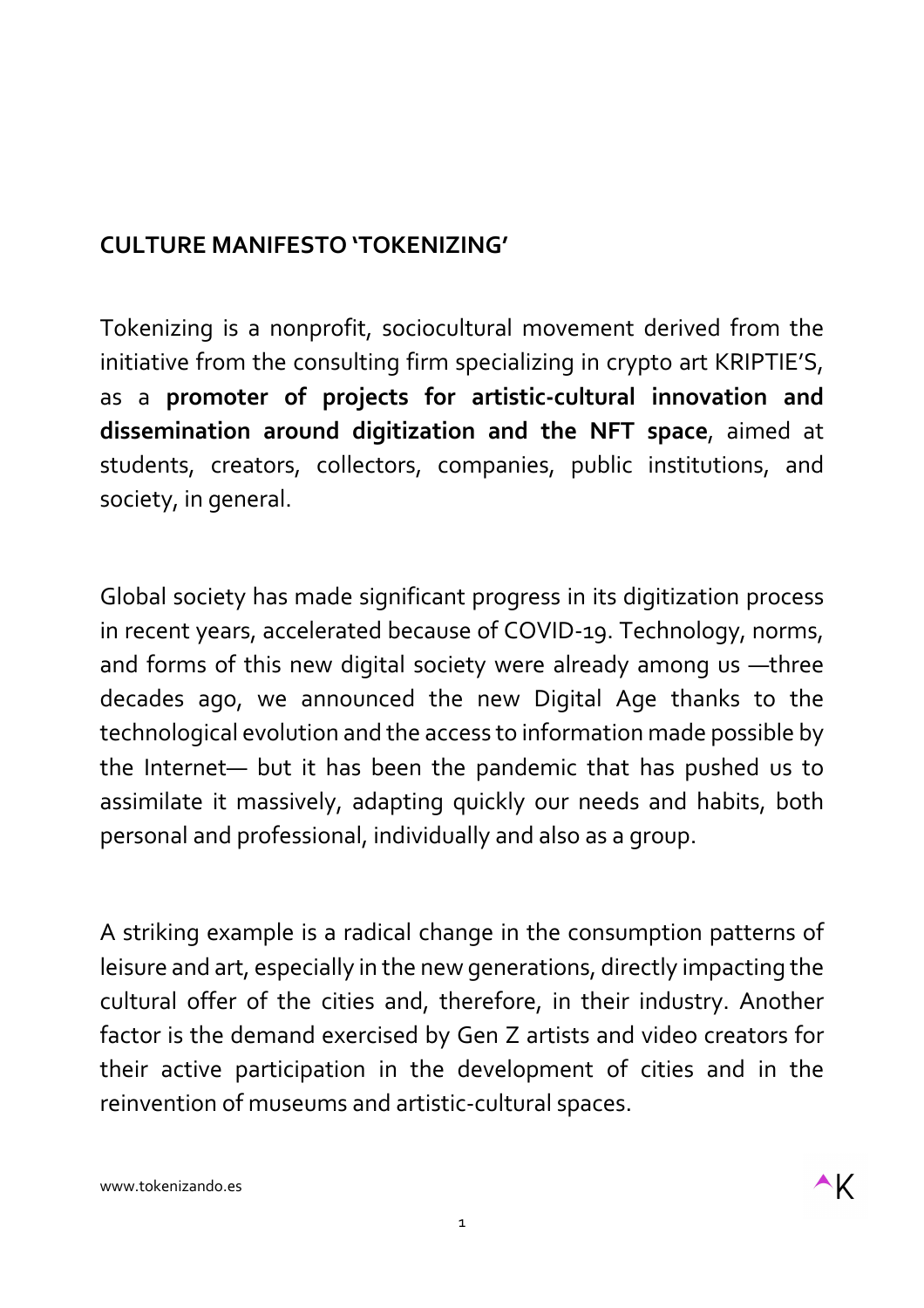And all this, in turn, is affecting the markets on a global scale, pushing the industry to a double process of adaptation and use of the new opportunities that have arisen, in an act of resilience as a key and necessary value at this time. UNESCO itself has defined the context currently facing the cultural and creative industry; a scenario marked by the incessant globalization and the concentration of value in powerful digital platforms.

Thus, the strong emergence of NFT technology and its particular application to the guarantee of authorship and ownership of any digital element, takes us to a globalized market art, extremely agile and immediate, without distances, supported by new forms of expressions and experiences previously unimaginable. We are on the verge of a new period of **universality of art**, both in its creation and in its consumption.

Our society is already prepared for this scenario, although its reinforcement requires the participation of the private sector and the reinvention of public administrations, framing activities and projects of social impact and reach, in the digital environment, that contribute to the generation of talent, as well as the consumption and the maintenance of the necessary industries.

In this revolution, there is only room for inclusive leadership that links the creation of artistic talent and technological creativity, from the generation of common spaces of experimentation between new creators —artists and technologists— and industry, while at the same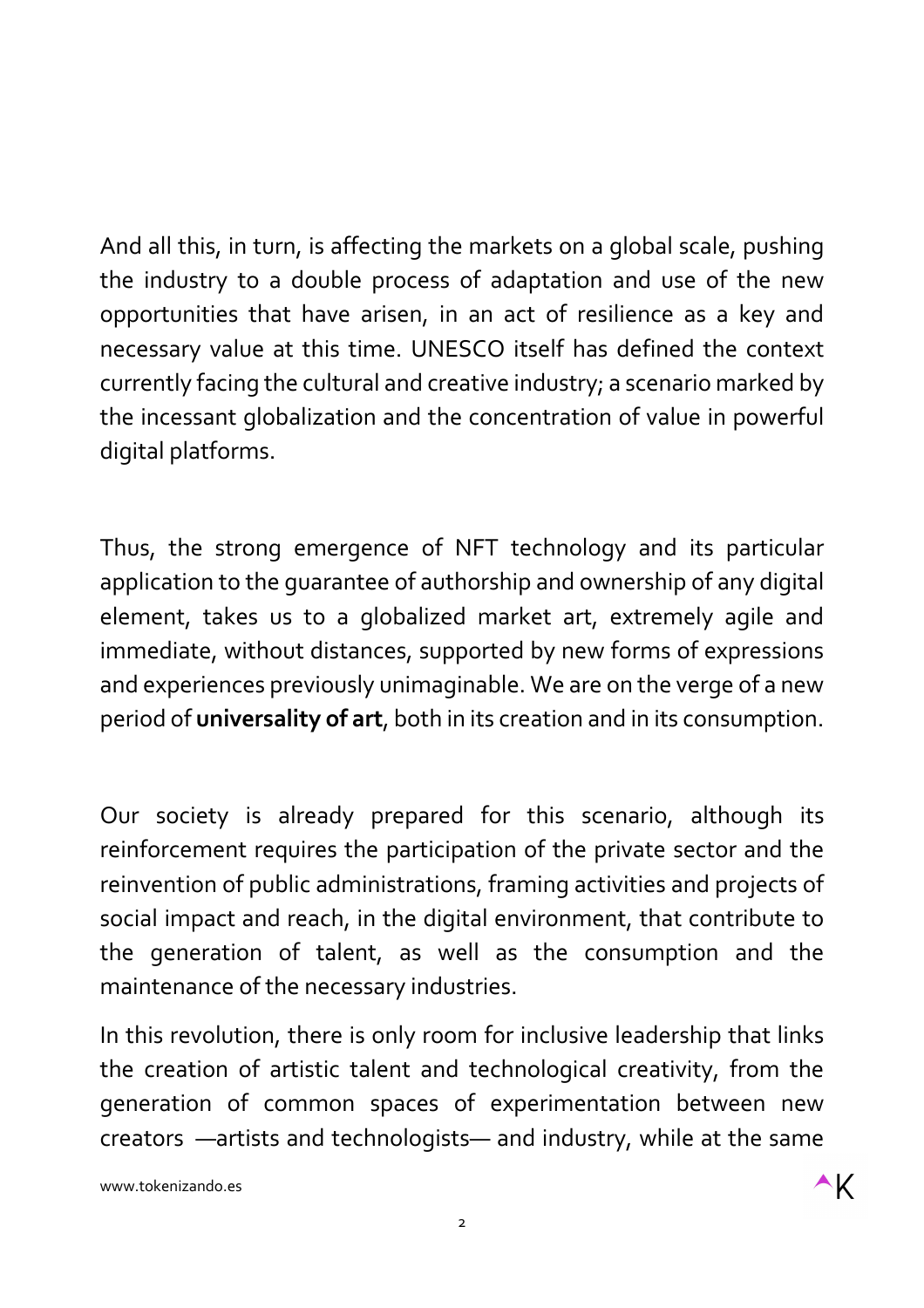time, we provide citizens with tools to its daily consumption and enjoyment; in a coordinating exercise rarely experienced by the diverse members of our society.



TOKENIZING + SPACE ^KAPSULA

Collaboration and synergies model in the generation and exploitation of digital talent. Kriptie's © 2021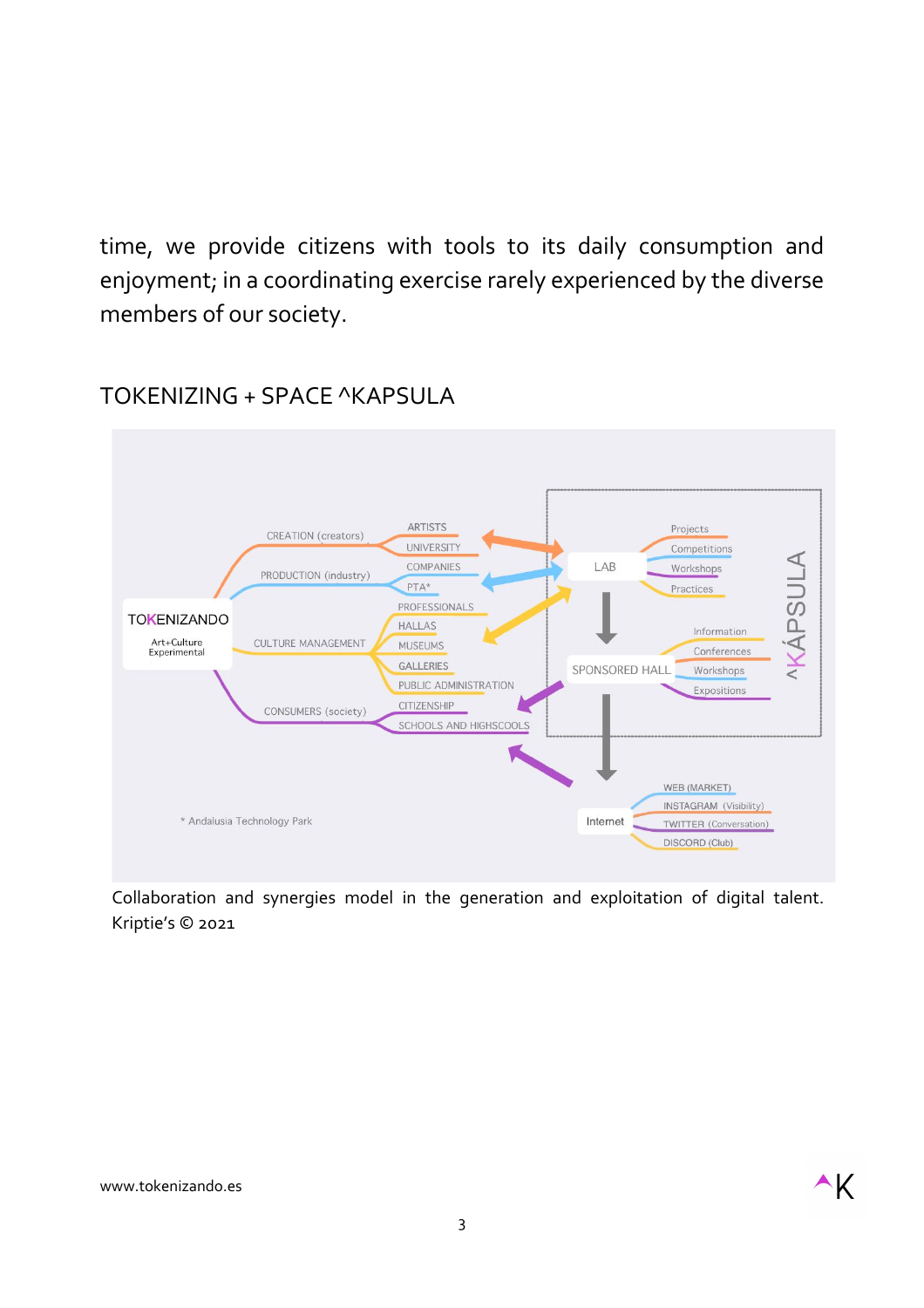Tokenizing promotes and demands the creation of specific plans that maintain, strengthen and consolidate, from an integrated approach, the needs and opportunities of the cultural and creative industries, as well as:

- Promotion of local creative talent. Protection and promotion of cultural content and its creators.
- Creation of original contents and promotion according to the Internet and digital assets.
- Increase the digitalization and online experiential consumption of cultural content.
- Provide technological infrastructure integrated into the developments of the cities that allow the promotion and exhibition of digital content.
- Facilitate and promote access to the segment less accustomed to this form of participation.
- Adapt the business model in which digitalization favors the creation of new markets.
- Encourage the creation of joint ventures that combine creativity and technology.
- Promote the shared use of knowledge and data that allow competition with large online platforms.
- Tax incentives for investments in the cultural and creative industries.

www.tokenizando.es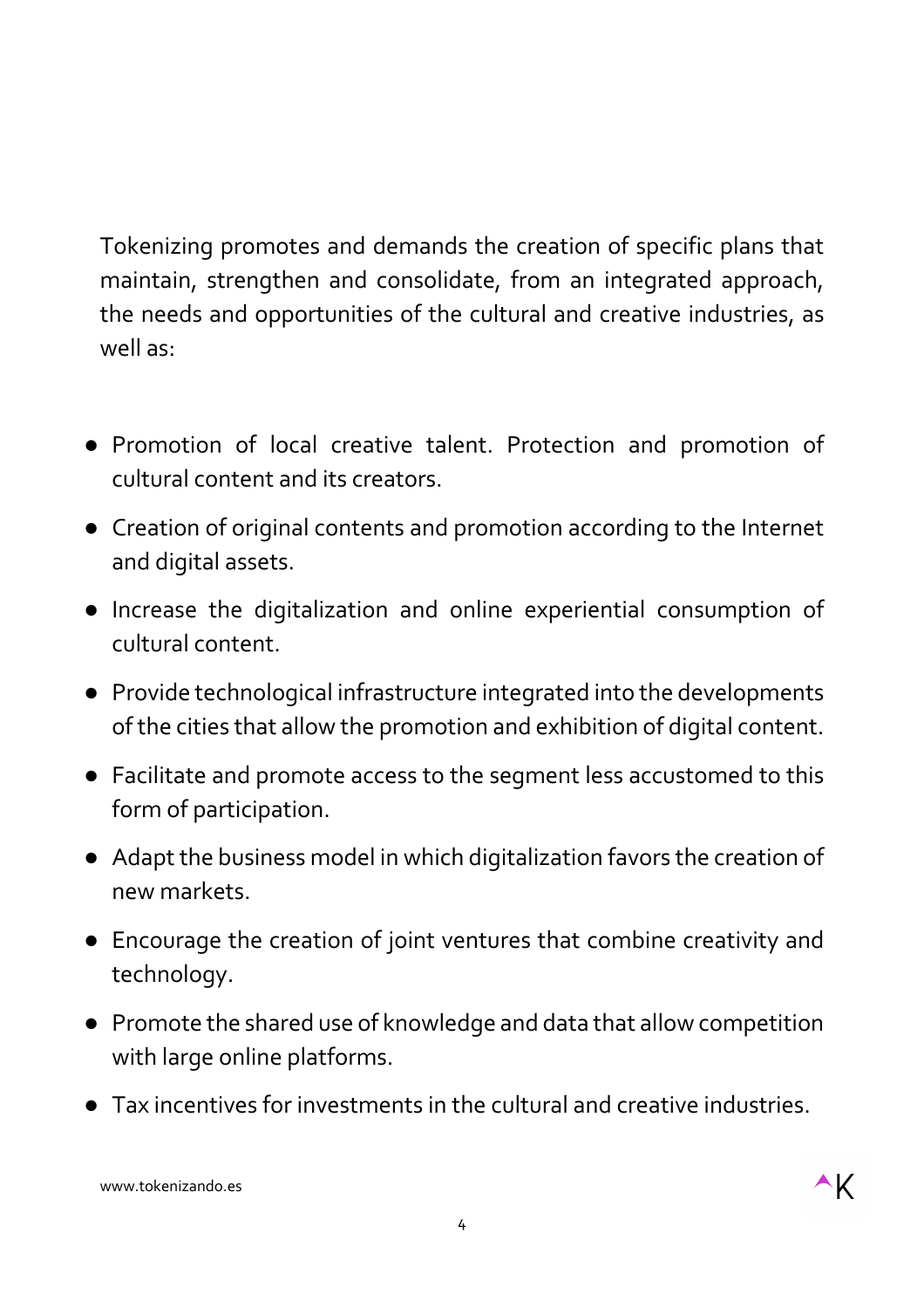## At last, implement the Tokenizing movement means acting according to the following decalogue defined in line with the values of the digital society:

- I. Culture and arts are not pieces, they are an asset that belongs to Humanity.
- II. In the digital society, access to this valuable asset to learn and enjoy is free, ubiquitous and gratis.
- III. Digital society does not understand ballot boxes for knowledge; Internet broke with that decades ago. Culture and art, as an asset of Humanity, should accompany us wherever we are.
- IV. Technology is not just a medium; it is an artistic tool.
- V. In the same way that creators need to know and learn application and modeling techniques of different materials —pigments, clays, concrete and polyester —, and they do not stop experimenting with them and taking advantage of their characteristics to innovate in their work, artists have to handle technology as naturally as charcoal, brush or spatula.
- VI. Thus, the approach of the technical and humanistic disciplines is inevitable. And that is only possible at a training level.
- VII. Schools, universities and the new industry of art (artistictechnological) have to strengthen links by taking advantage of this common space that *blockchain* provides.
- VIII. And the business? Remember "markets are conversations" (Cluetrain-Manifesto).
	- IX. Pieces are susceptible to be commercialized and acquired; the citizens of the new digital society like to acquire, in a balanced way,

www.tokenizando.es